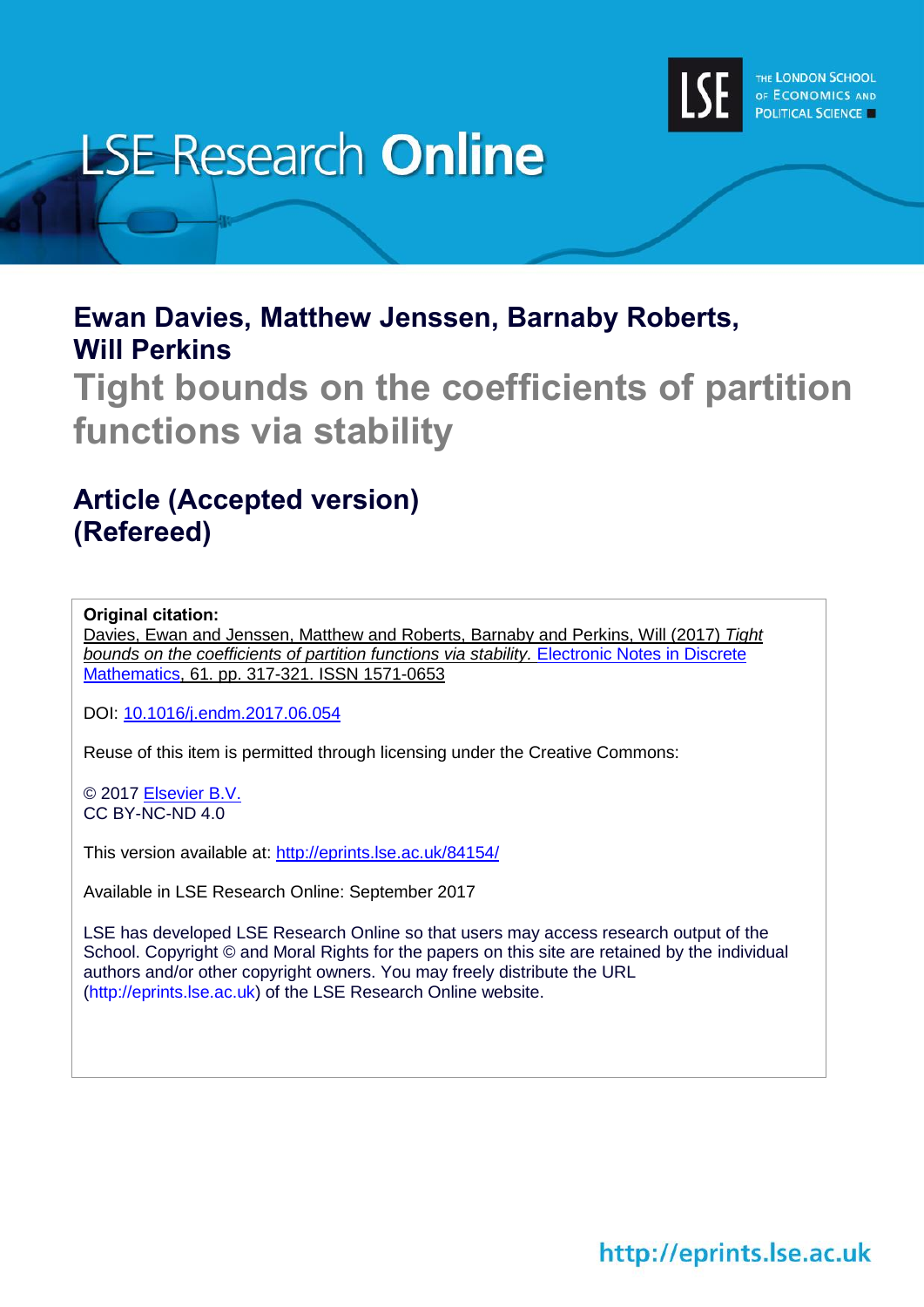### TIGHT BOUNDS ON THE COEFFICIENTS OF PARTITION FUNCTIONS VIA STABILITY (EXTENDED ABSTRACT)

#### EWAN DAVIES\*, MATTHEW JENSSEN\*, WILL PERKINS†, AND BARNABY ROBERTS\*

ABSTRACT. We show how to use the recently-developed occupancy method and stability results that follow easily from the method to obtain extremal bounds on the individual coefficients of the partition functions over various classes of bounded degree graphs.

As applications, we prove new bounds on the number of independent sets and matchings of a given size in regular graphs. For large enough graphs and almost all sizes, the bounds are tight and confirm the Upper Matching Conjecture of Friedland, Krop, and Markström, and a conjecture of Kahn on independent sets for a wide range of parameters. Additionally we prove tight bounds on the number of q-colorings of cubic graphs with a given number of monochromatic edges, and tight bounds on the number of independent sets of a given size in cubic graphs of girth at least 5.

#### 1. INTRODUCTION

A Gibbs measure is a probability distribution on states of a system in which each state possesses an energy, and a state occurs with probability proportional to an exponential in its energy. The normalising constant, called the partition function, has a wide range of important properties. Of particular interest here are the facts that expectations over the Gibbs measure can be computed from the partition function, and that the coefficients of the partition function correspond to the numbers of states with fixed energy.

Independent sets, matchings, and colourings are fundamental objects of study in graph theory. The fact that a many different phenomena can be represented in graphs means that bounds on the number of these objects appear throughout mathematics; such as a question of Granville on which  $d$ -regular graph on  $n$  vertices has the most independent sets (see [\[1\]](#page-3-0)). By considering appropriate Gibbs measures, some of these questions can be framed in terms of bounds on the partition function of models from statistical physics. The hard-core model and monomer-dimer model correspond to independent sets and matchings respectively. We also consider the Potts model and how it relates to colourings of graphs.

Stability is a wide-ranging theme in combinatorics which concerns whether structures that nearly attain an extreme value of some parameter must closely resemble one another. The archetypal stability result in graph theory is the theorem of Erdős and Simonovits [\[10,](#page-3-1) [15\]](#page-4-0) which states that  $K_{r+1}$ -free graphs with close to the maximum possible number of edges must closely resemble a complete, balanced r-partite graph.

In this extended abstract we discuss how stability results follow easily from the recent occupancy method [\[6\]](#page-3-2), which gives bounds on the partition function in a

Date: May 2, 2017.

<sup>\*</sup> London School of Economics. E-mail: {e.s.davies,m.o.jenssen,b.j.roberts}@lse.ac.uk. † University of Birmingham. E-mail: math@willperkins.org.

c 2017. This manuscript version is made available under the CC-BY-NC-ND 4.0 license <http://creativecommons.org/licenses/by-nc-nd/4.0/>.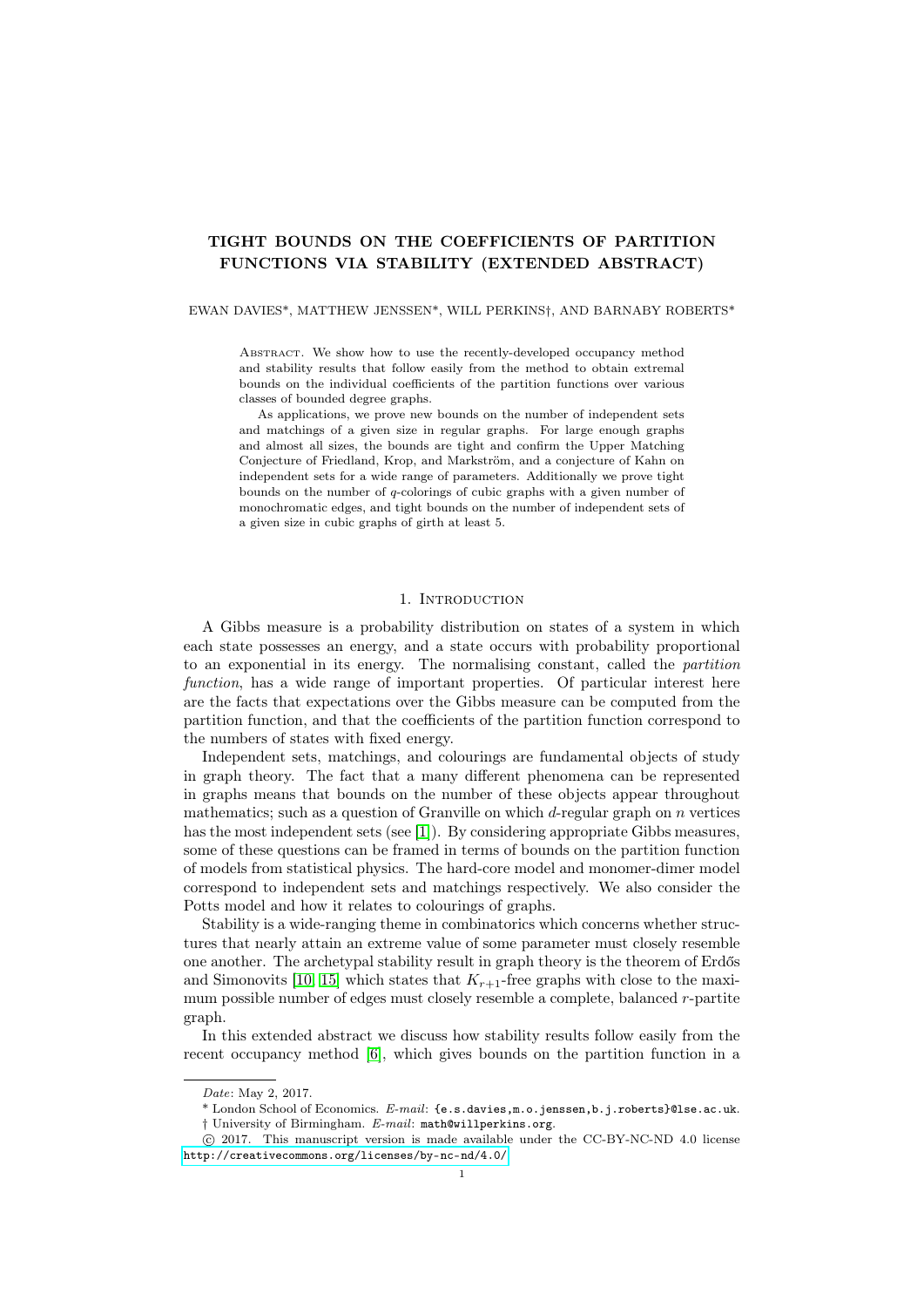variety of Gibbs measures over certain classes of graphs [\[4,](#page-3-3) [6,](#page-3-2) [7,](#page-3-4) [13\]](#page-3-5). As an application we derive bounds on the individual coefficients of the partition functions. In particular, for large enough graphs and almost all sizes, we give tight upper bounds on the number of independent sets and matchings of fixed size in regular graphs, confirming conjectures of Kahn [\[12\]](#page-3-6) and Friedland, Krop, and Markström [\[11\]](#page-3-7) for a wide range of parameters. We give details in a forthcoming paper [\[8\]](#page-3-8), here choosing to focus on the example of matchings in regular graphs.

#### 2. Stability in extremal results on matchings

Bregman's theorem [\[3\]](#page-3-9) implies that when 2d divides  $n$ , the balanced bipartite graph on  $n$  vertices of average degree  $d$  with the most perfect matchings is a disjoint union of  $K_{d,d}$ 's, denoted  $H_{d,n}$ . Kahn and Lovász removed the bipartite restriction in an unpublished paper, but various proofs of the result now exist (e.g. [\[2\]](#page-3-10)). The entropy method has been a powerful tool in the area, including the proofs of Bregman's theorem and the Kahn–Lovász extension by Radhakrishnan [\[14\]](#page-3-11), and Cutler–Radcliffe [\[5\]](#page-3-12) respectively. In what follows we restrict our attention to dregular graphs.

It is natural to state recent developments of these results in the language of statistical physics. The monomer-dimer model on a graph G at fugacity  $\lambda$  is the probability distribution on matchings  $M$  in  $G$  given by

$$
\Pr[M] = \frac{\lambda^{|M|}}{Z_G^{\text{match}}(\lambda)},
$$

where the denominator is the *partition function* (also known as the matching polynomial or matching generating function)  $Z_G^{\text{match}}(\lambda) = \sum_{\alpha} \lambda^{|M|}$  where the sum is over the set  $\mathcal{M}(G)$  of matchings in G. We may interpret the Kahn–Lovász result as a bound the coefficient of  $\lambda^{n/2}$  in  $Z_G^{\text{match}}(\lambda)$ .

Continuing with the language of statistical physics, we define the *occupancy* fraction as the expected fraction of edges in a random matching M drawn from the monomer-dimer model (at fugacity  $\lambda$ ),

$$
\alpha_G^{\text{match}}(\lambda) = \frac{2}{dn} \mathbb{E}_{G,\lambda} |\mathbf{M}|,
$$

and note the following relation to the partition function,

$$
\alpha_G^{\text{match}}(\lambda) = \frac{2}{dn} \mathbb{E}_{G,\lambda} |\mathbf{M}| = \frac{2}{dn} \frac{\sum_{M \in \mathcal{M}(G)} |M|\lambda^{|M|}}{Z_G^{\text{match}}(\lambda)}
$$

$$
= \frac{2}{dn} \frac{\lambda}{Z_G^{\text{match}}(\lambda)} \frac{\partial}{\partial \lambda} Z_G^{\text{match}}(\lambda)
$$

$$
= \frac{2\lambda}{dn} \frac{\partial}{\partial \lambda} \log Z_G^{\text{ind}}(\lambda).
$$

In [\[6\]](#page-3-2) the authors proved that  $K_{d,d}$  maximises the occupancy fraction  $\alpha_G^{\text{match}}(\lambda)$ over d-regular graphs, using an occupancy method that seems to differ substantially from the entropy method. That  $H_{d,n}$  maximises  $Z_G^{\text{match}}(\lambda)$  over *n*-vertex *d*-regular graphs follows from the above calculation, and in the limit  $\lambda \to \infty$  we recover maximality of the number of perfect matchings.

Given these results, the natural form of stability to consider is whether a dregular graph that is far from  $H_{d,n}$  in some sense must contain many fewer matchings. A strong form of this stability holds for graphs which do not contain a copy of  $K_{d,d}$ ; they have exponentially fewer matchings.

<span id="page-2-0"></span>**Theorem 1** (Davies, Jenssen, Perkins, Roberts [\[8\]](#page-3-8)). Let G be an n-vertex, d-regular graph which contains no copy of  $K_{d,d}$ . Then there exists a continuous function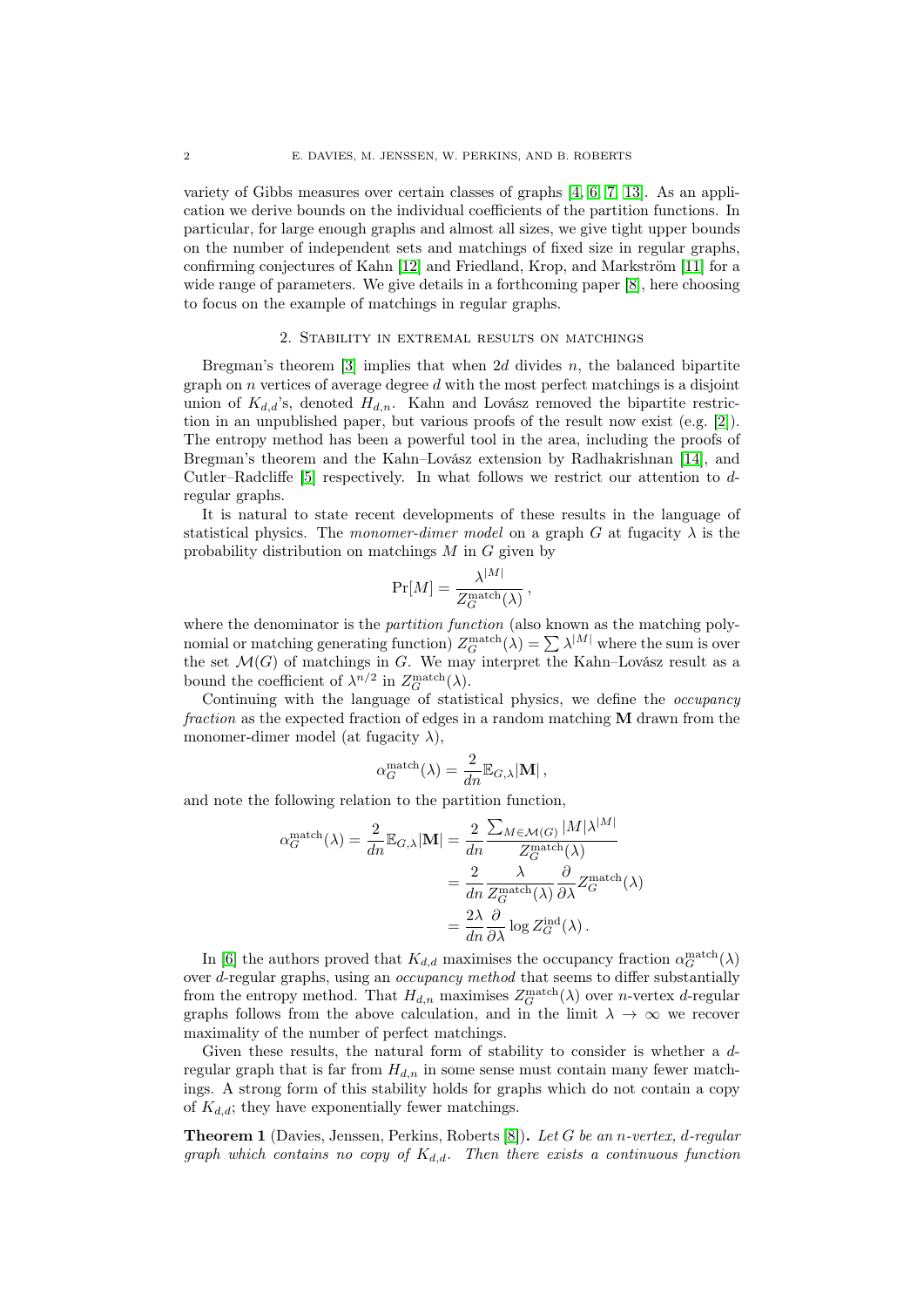$s(d, \lambda)$  which is strictly increasing in  $\lambda$ , and satisfies  $s(d, 0) = 0$ , such that the following holds for  $\lambda > 0$ ,

$$
Z_G^{\text{match}}(\lambda) \leq e^{-s(d,\lambda)n} Z_{H_{d,n}}^{\text{match}}(\lambda).
$$

For the hard-core model a similar stability result for  $\lambda = 1$  was given in [\[9\]](#page-3-13). and with some work it should be possible to deduce stability in Bregman's theorem from Radhakrishnan's proof [\[14\]](#page-3-11). The main benefit of obtaining stability via the occupancy fraction is generality, but in applications [\[8\]](#page-3-8) we make crucial use of the monotonicity of  $s(d, \lambda)$  in  $\lambda$ . The methods of [\[6\]](#page-3-2) have been successfully applied to analogous problems on independent sets and colourings [\[4,](#page-3-3) [7,](#page-3-4) [13\]](#page-3-5); in each of these cases finding a unique connected extremal graph for the problem of maximising a derivative of the free energy of a probabilistic model. Our general method for proving stability applies in each case, yielding a result of the same form, see [\[8\]](#page-3-8).

#### 3. Tight bounds on coefficients of the partition function

We apply stability results of the form of Theorem [1](#page-2-0) to prove tight bounds on the coefficients of the relevant partition functions for a wide range of parameters. Let  $m_k(G)$  be the number of matchings with k edges in G.

**Theorem 2** (Davies, Jenssen, Perkins, Roberts [\[8\]](#page-3-8)). For all  $d \geq 2$  and  $\epsilon > 0$  there exists  $N = N(d, \epsilon)$  such that the following holds. Suppose that  $n > N$  and n is divisible by 2d. Let G be any d-regular graph on n vertices. Then for all  $k > \epsilon n$ ,  $m_k(G) \leq m_k(H_{d,n}).$ 

This solves the Upper Matching Conjecture of Friedland, Krop, and Mark-ström [\[11\]](#page-3-7) for the range of k and n given. We give the details in [\[8\]](#page-3-8), including applications of the method to independent sets and  $q$ -colorings.

#### **REFERENCES**

- <span id="page-3-0"></span>[1] N. Alon. Independent sets in regular graphs and sum-free subsets of finite groups. Israel J. Math., 73(2):247–256, 1991.
- <span id="page-3-10"></span>[2] N. Alon and S. Friedland. The maximum number of perfect matchings in graphs with a given degree sequence. Electron. J. Combin., 15(1):N13, 2008.
- <span id="page-3-9"></span>[3] L. Bregman. Some properties of nonnegative matrices and their permanents. Soviet Math. Dokl., 14(4):945–949, 1973.
- <span id="page-3-3"></span>[4] E. Cohen, W. Perkins, and P. Tetali. On the Widom–Rowlinson occupancy fraction in regular graphs. Combin. Probab. Comput., pages 1–12, 2016.
- <span id="page-3-12"></span>[5] J. Cutler and A. Radcliffe. An entropy proof of the Kahn-Lovász theorem. Electron. J. Combin., 18(1):P10, 2011.
- <span id="page-3-2"></span>[6] E. Davies, M. Jenssen, W. Perkins, and B. Roberts. Independent sets, matchings, and occupancy fractions. arXiv:1508.04675, 2015.
- <span id="page-3-4"></span>[7] E. Davies, M. Jenssen, W. Perkins, and B. Roberts. Extremes of the internal energy of the Potts model on cubic graphs.  $arXiv:1610.08496$ , 2016.
- <span id="page-3-8"></span>[8] E. Davies, M. Jenssen, W. Perkins, and B. Roberts. Tight bounds on the coefficients of partition functions via stability. arXiv:1704.07784, 2017.
- <span id="page-3-13"></span>[9] A. Dmitriev and A. Dainiak. Uniqueness of the extremal graph in the problem of maximizing the number of independent sets in regular graphs. arXiv:1602.08736, 2016.
- <span id="page-3-1"></span>[10] P. Erdős. On some new inequalities concerning extremal properties of graphs. Theory of Graphs (Proc. Colloq., Tihany, 1966), pages 77–81, 1968.
- <span id="page-3-7"></span>[11] S. Friedland, E. Krop, and K. Markström. On the number of matchings in regular graphs. Electron. J. Combin., 15(1):R110, 2008.
- <span id="page-3-6"></span>[12] J. Kahn. An entropy approach to the hard-core model on bipartite graphs. Combin. Probab. Comput., 10(03):219–237, 2001.
- <span id="page-3-5"></span>[13] G. Perarnau and W. Perkins. Counting independent sets in cubic graphs of given girth. arXiv:1611.01474, 2016.
- <span id="page-3-11"></span>[14] J. Radhakrishnan. An entropy proof of Bregman's theorem. J. Combin. Theory Ser. A, 77(1):161–164, 1997.